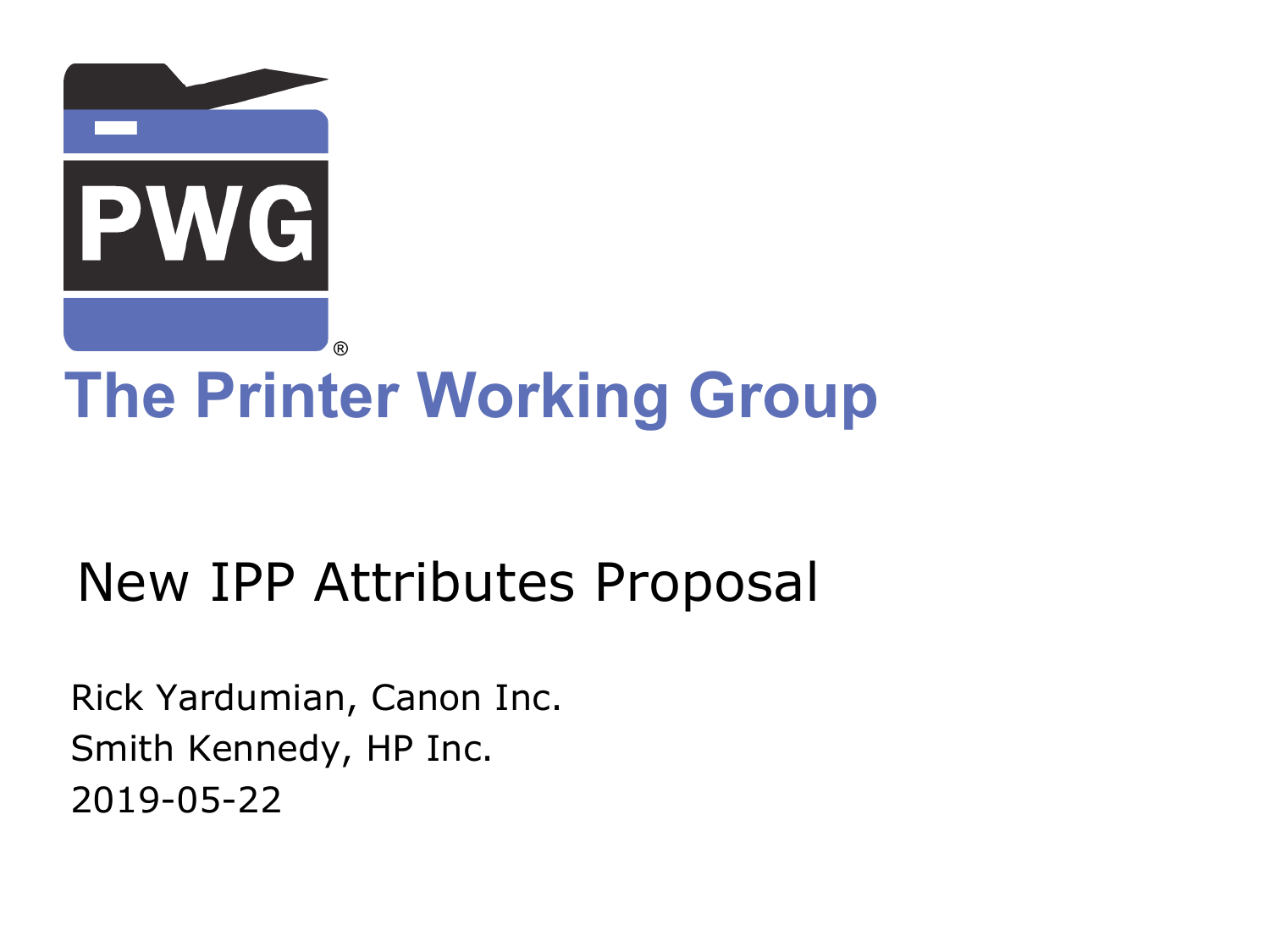## Attributes to be added to IPP standard



- Following slides present new attributes that Canon proposes to add onto the Standard IPP attributes to give more control in IPP printing.
- May 23, 2019 update (original April 17, 2019)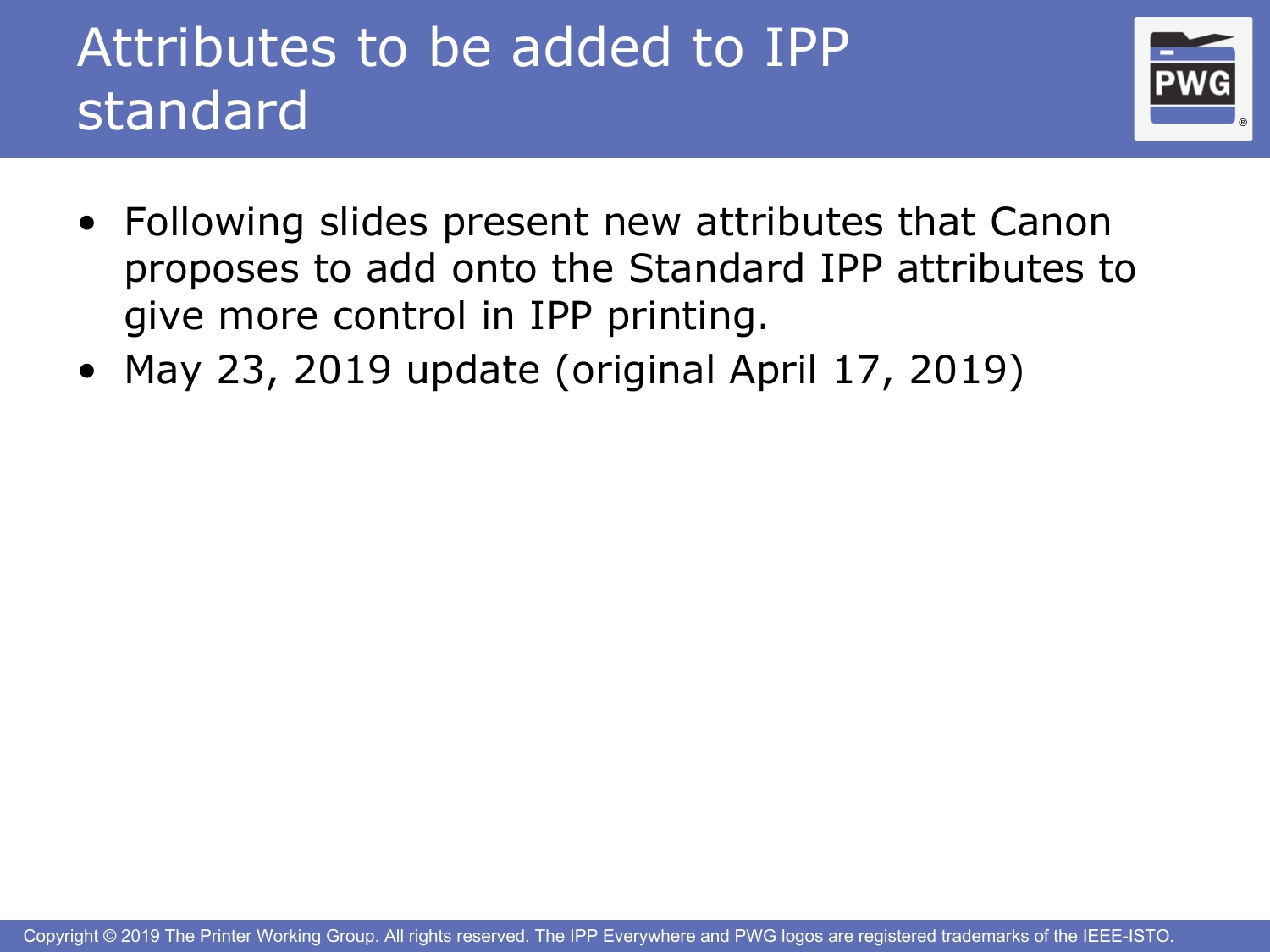

### Borderless adjustment setting





#### **Amount of extension**

At the time of borderless printing, white margins may possibly be printed at the border area due to paper skew. This setting is to suppress that possible white margin. If it is set larger, more coverage is guaranteed. If you want to reduce the image loss, make it smaller.

anage loss, mage it smaller.<br>The setting is valid only when the margin of media-col =  $0$  (no border).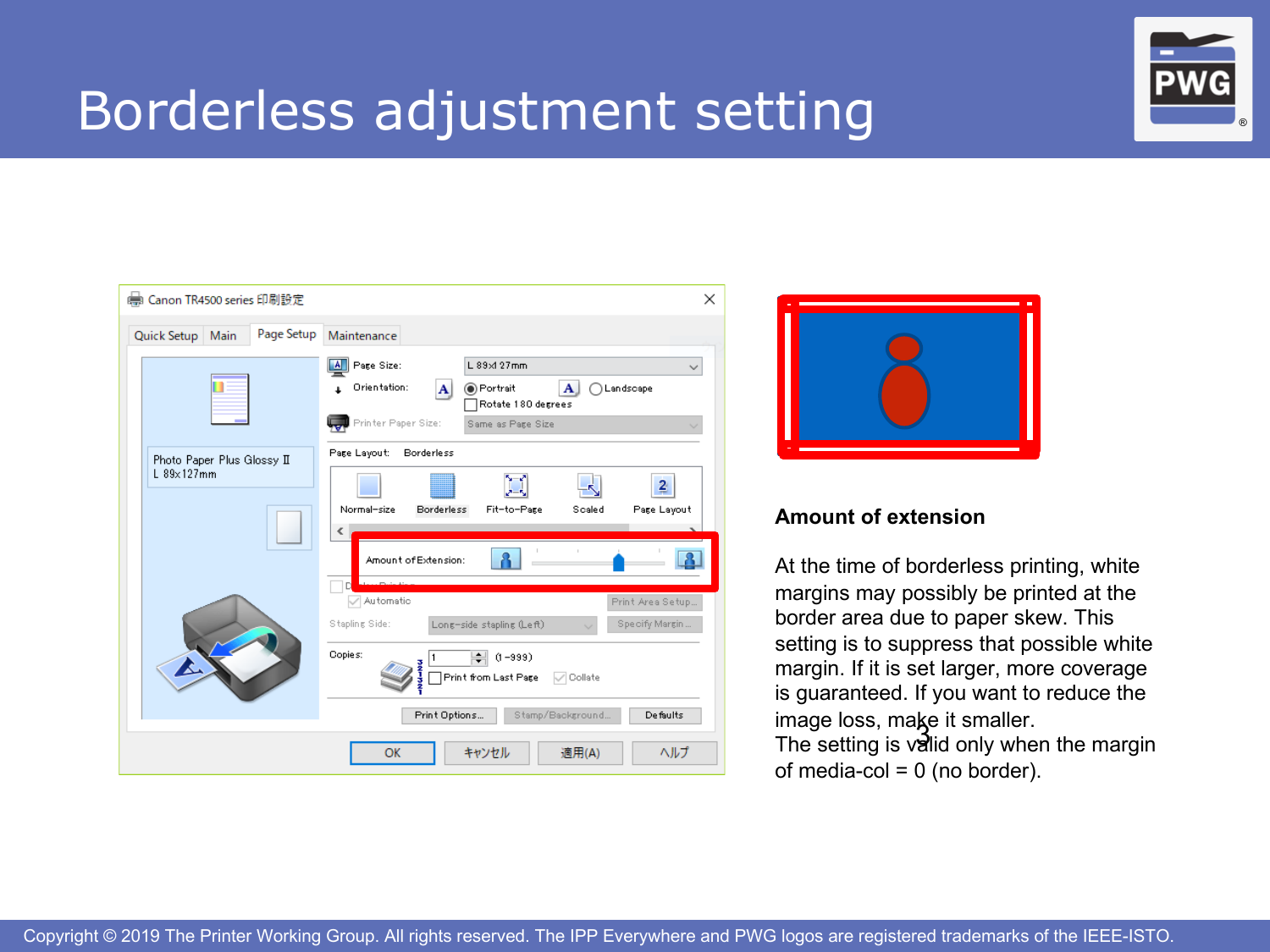

- Solution from April F2F: The Printer perform the "borderless overbleed"
	- Relieves the Client and App from having to deal with another (awkward) media size variant
- New attributes
	- "media-overbleed (integer)" / "media-overbleed-supported (1setOf integer)"
		- How far to "overbleed"
			- Units? "PWG Units" (1/72")?
	- "media-overbleed-type (type2 keyword)"
		- 'scaling': Have the Printer scale up to reach the target overbleed value
		- 'extension': Have the Printer extend the border pixels to reach the target overbleed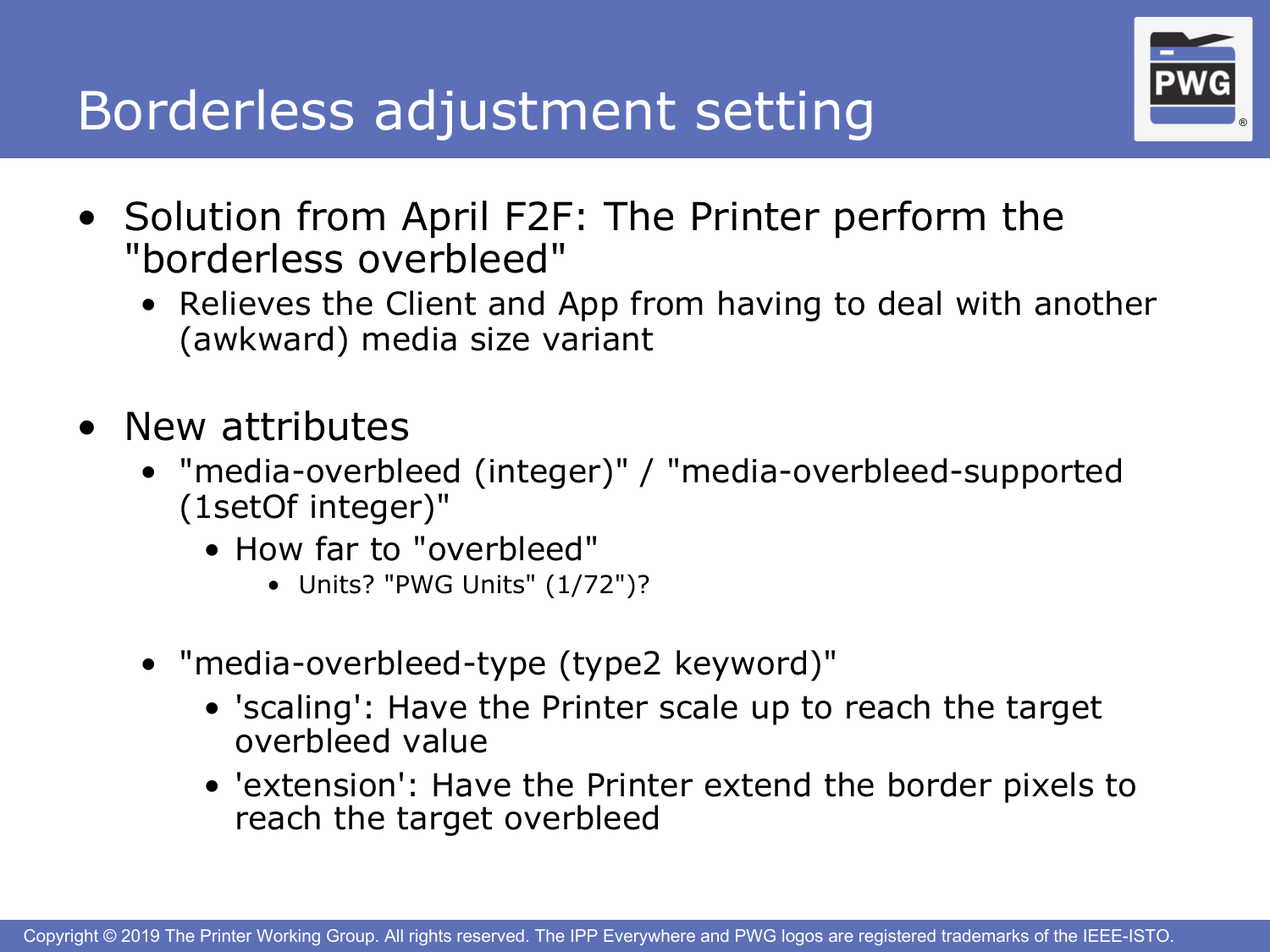### Unidirectional Printing



|                                      | ¢<br>Canon<br>series<br>Printer:<br>¢<br>Default Settings<br>Presets:<br>Copies: 1<br>Pages: <b>O</b> All<br>From: 1<br>to: 1<br>Paper Size:<br><b>US</b> Letter<br>¢.<br>8.50 by 11.00 inches |
|--------------------------------------|------------------------------------------------------------------------------------------------------------------------------------------------------------------------------------------------|
|                                      | ١è<br>Orientation:<br>¢<br><b>Paper Detailed Settings</b><br>٥<br><b>Printer Default</b><br>Drying Time:                                                                                       |
| $\ll$ $\ll$<br>1 of 1<br>$33 -$<br>x | ö<br>Print Head Height:<br><b>Printer Default</b><br>¢<br>Paper Vacuum:<br><b>Printer Default</b><br><b>Unidirectional Printing</b>                                                            |
|                                      | <b>Calibration Value:</b><br><b>Printer Default</b><br>٥<br>Clear Coating Area:<br>õ<br>Auto<br><b>Cancel Margin Regulation</b>                                                                |
| 7<br><b>Hide Details</b><br>PDF      | Cancel<br>Print                                                                                                                                                                                |

#### **Unidirectional Printing**

In long format printing, uneven coloring and line shifts may happen during printing.

Unidirectional printing works to avoid that problem.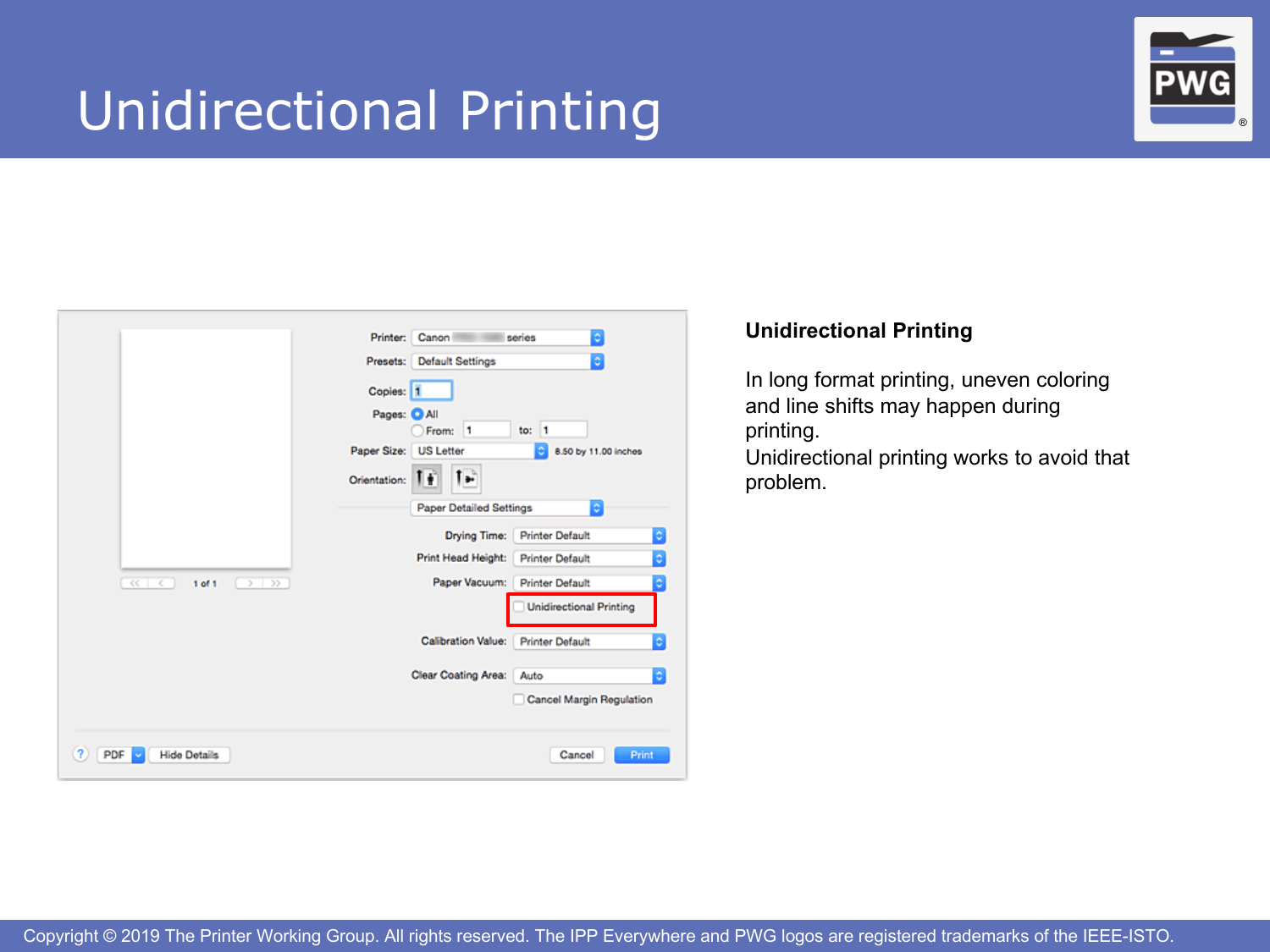

- Solution from April F2F: Map this to occur when one of the supported "print-quality" enums is chosen by the user
- IPP Print Quality Customizations extensions to "printquality" and related IPP additions would allow a custom label to be presented to the user.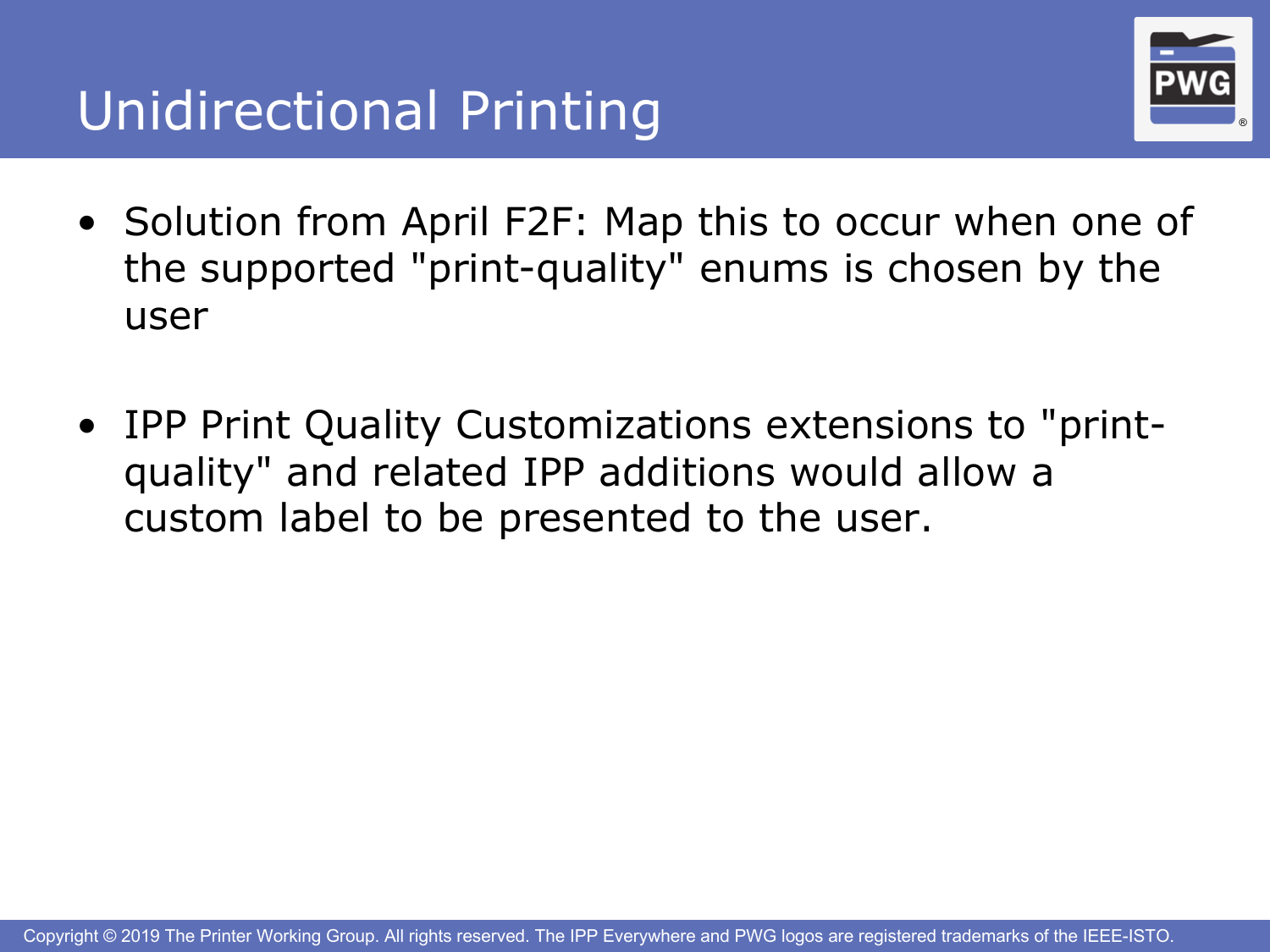### Eliminate Upper and Lower Margins









When printing on roll paper, a user can save paper by eliminating the upper and lower margins when printing with this setting.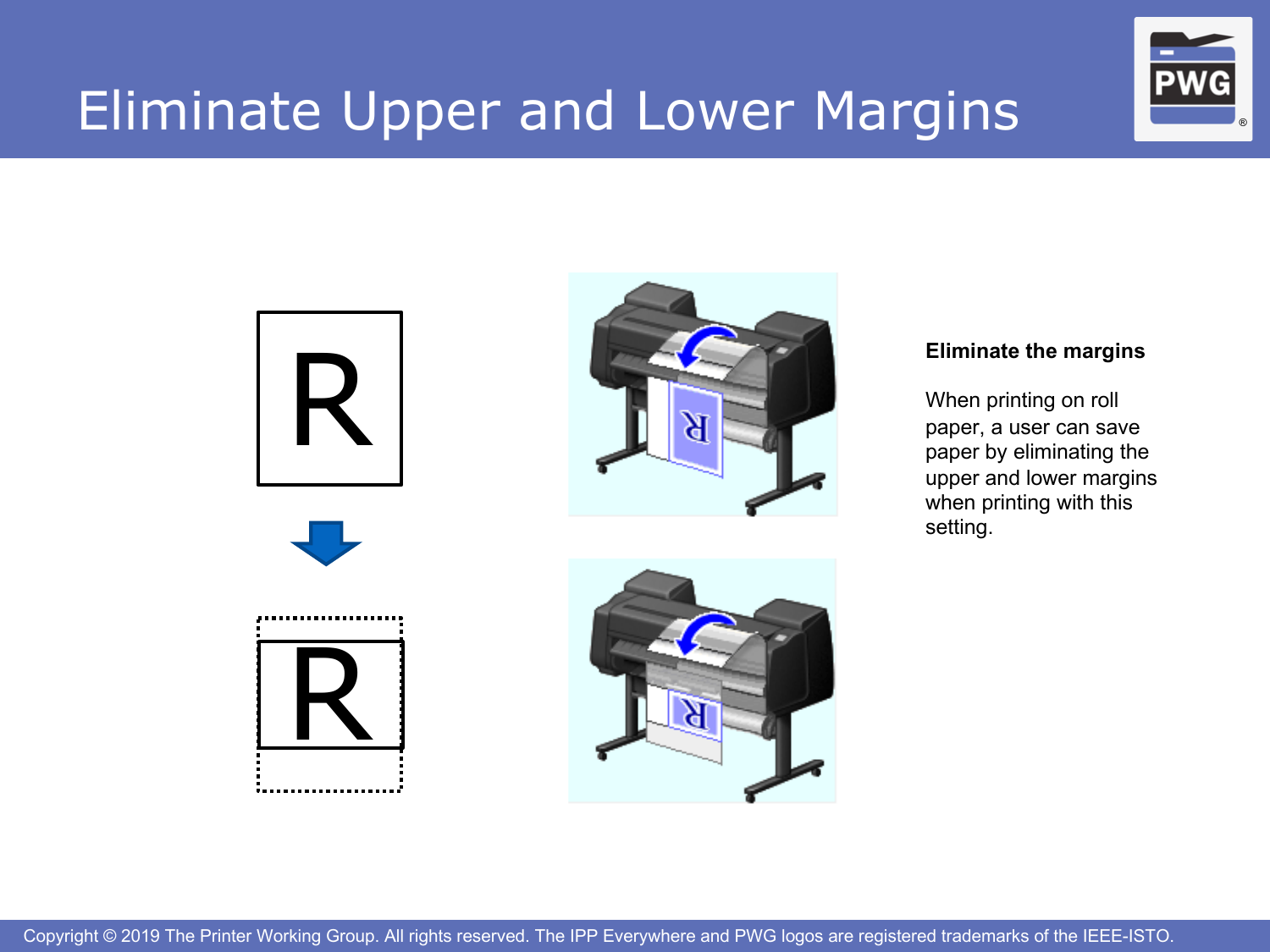

• Value is the new margin after all whitespace has been trimmed

®

- "minimize-whitespace-supported (rangeOfInteger)" or "minimize-whitespace-supported (1setOf integer)"
	- Specifies the range or set of margin values selectable by the user

Q: What about the removal of left / right margins? Does that start to make things tricky and overly complex?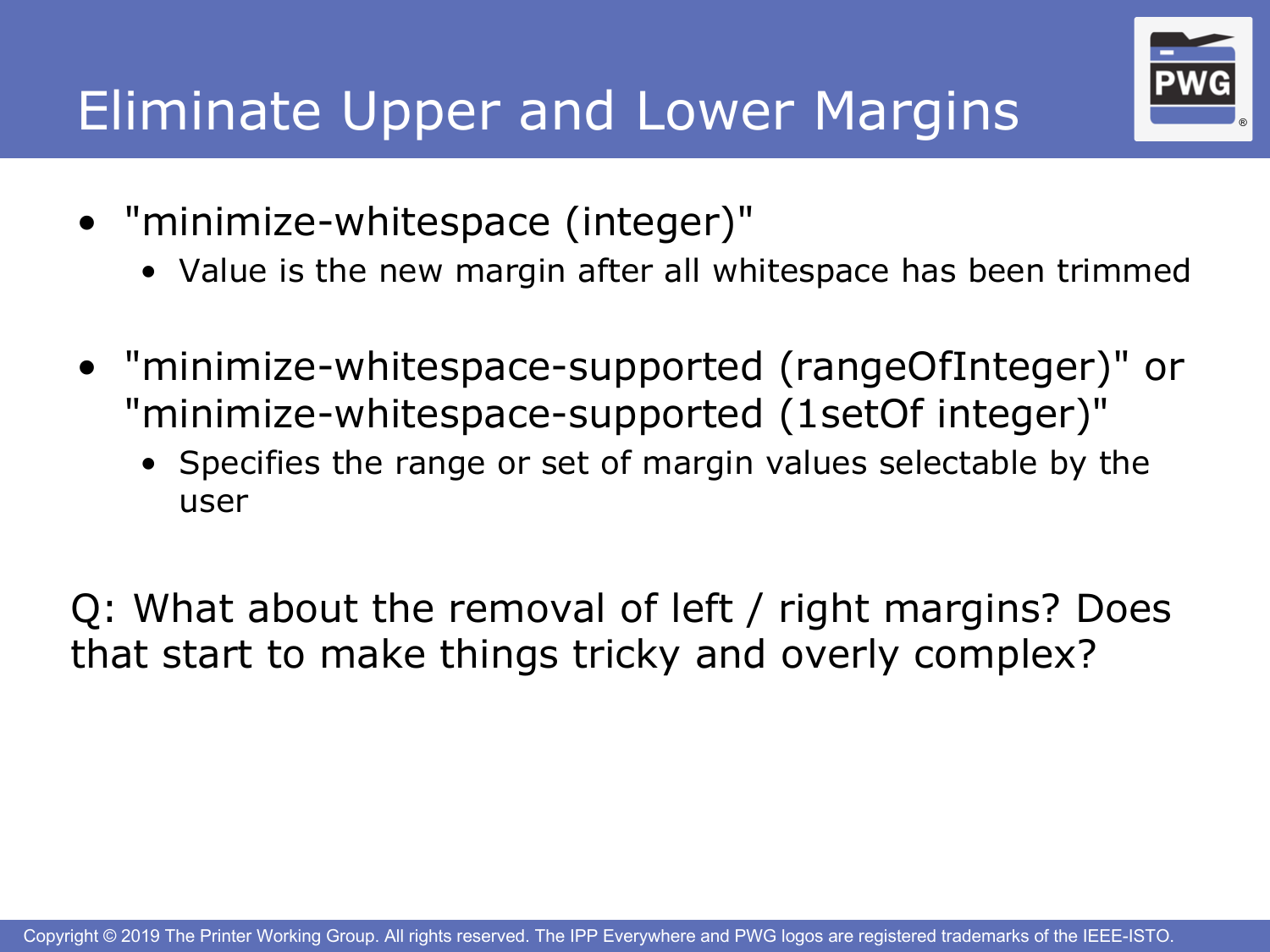### Banner printing







#### **Banner printing**

When printing on roll paper, a user can print multiple pages as a single continuous image without margins between pages with this setting.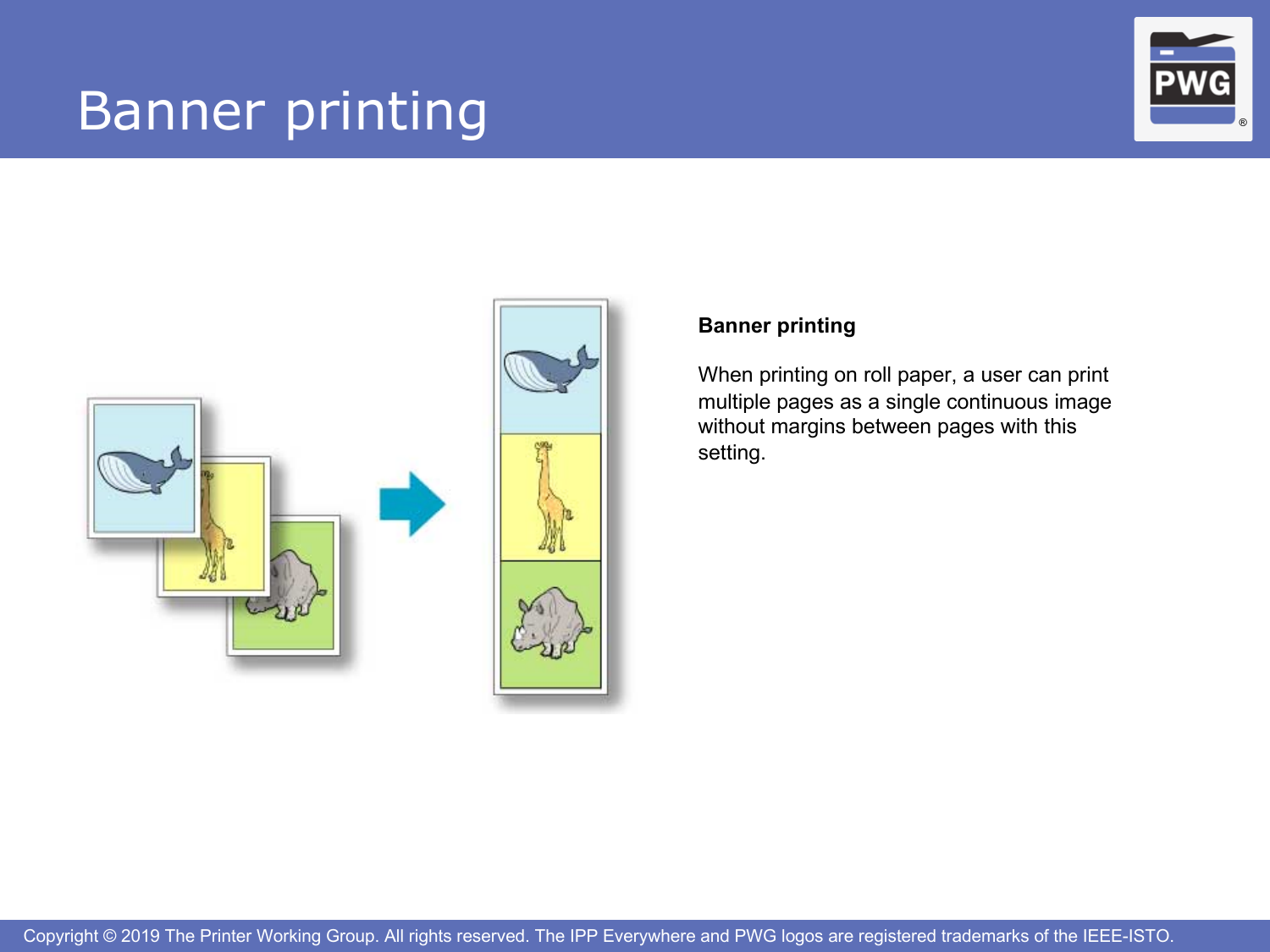### Banner printing



- "banner-print-pages (boolean)"
	- Hint instructing the Printer to collapse the top and/or bottom margins to zero for adjacent pages in a multi-page document.

Discussed solution at April F2F suggested that this could be solved using finishings-col and trimming. But this is more about collapsing adjacent pages' adjoining margins. Trimming or any finishing operation is orthogonal to this feature.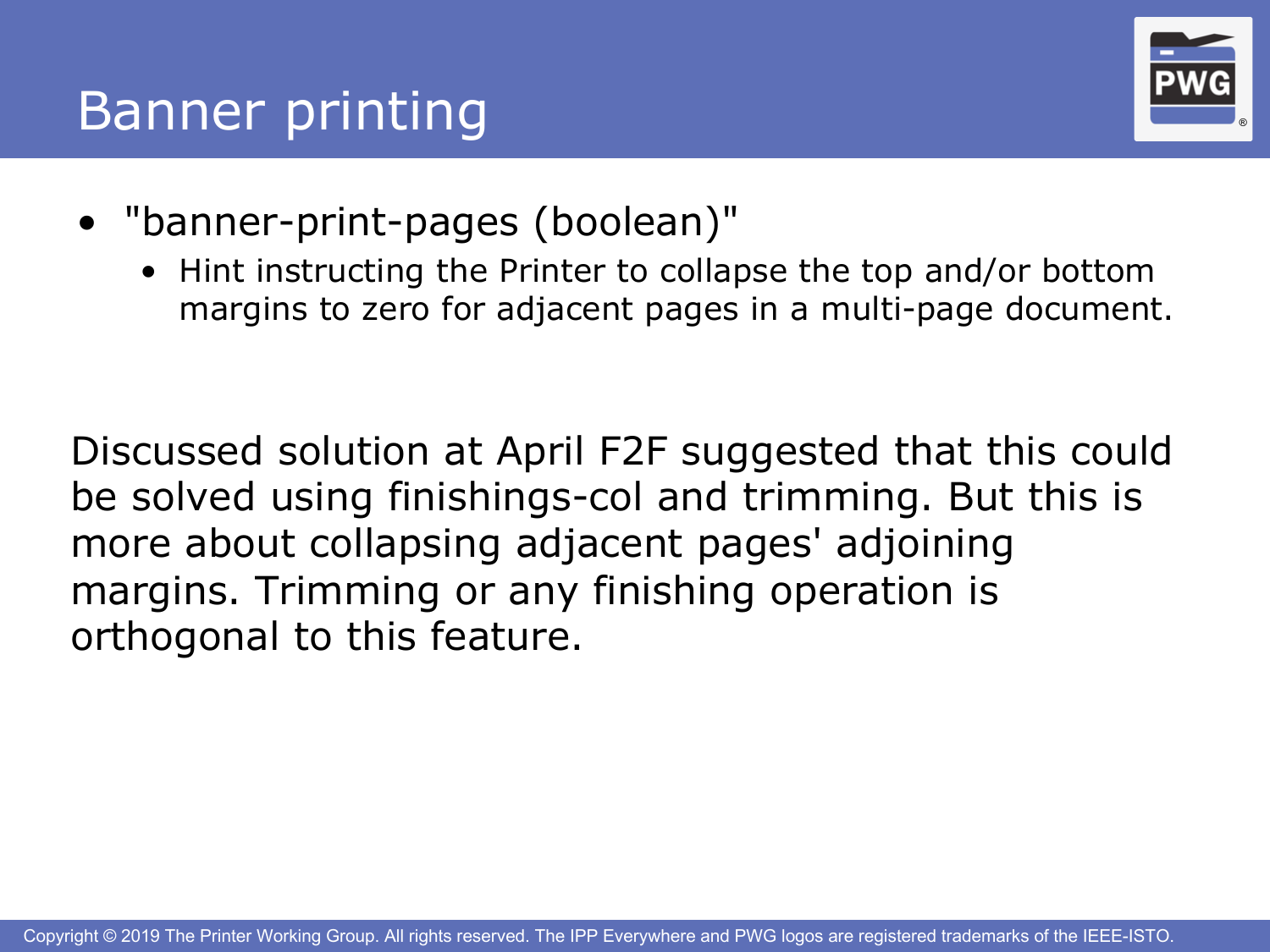### Image Composite print





#### **Image Composite print**

This is to overlay other images, for example stamp, page number, date stamp, border line, onto the original image at the printer side before printing. This function became a basic function recently so should be handled by IPP as well.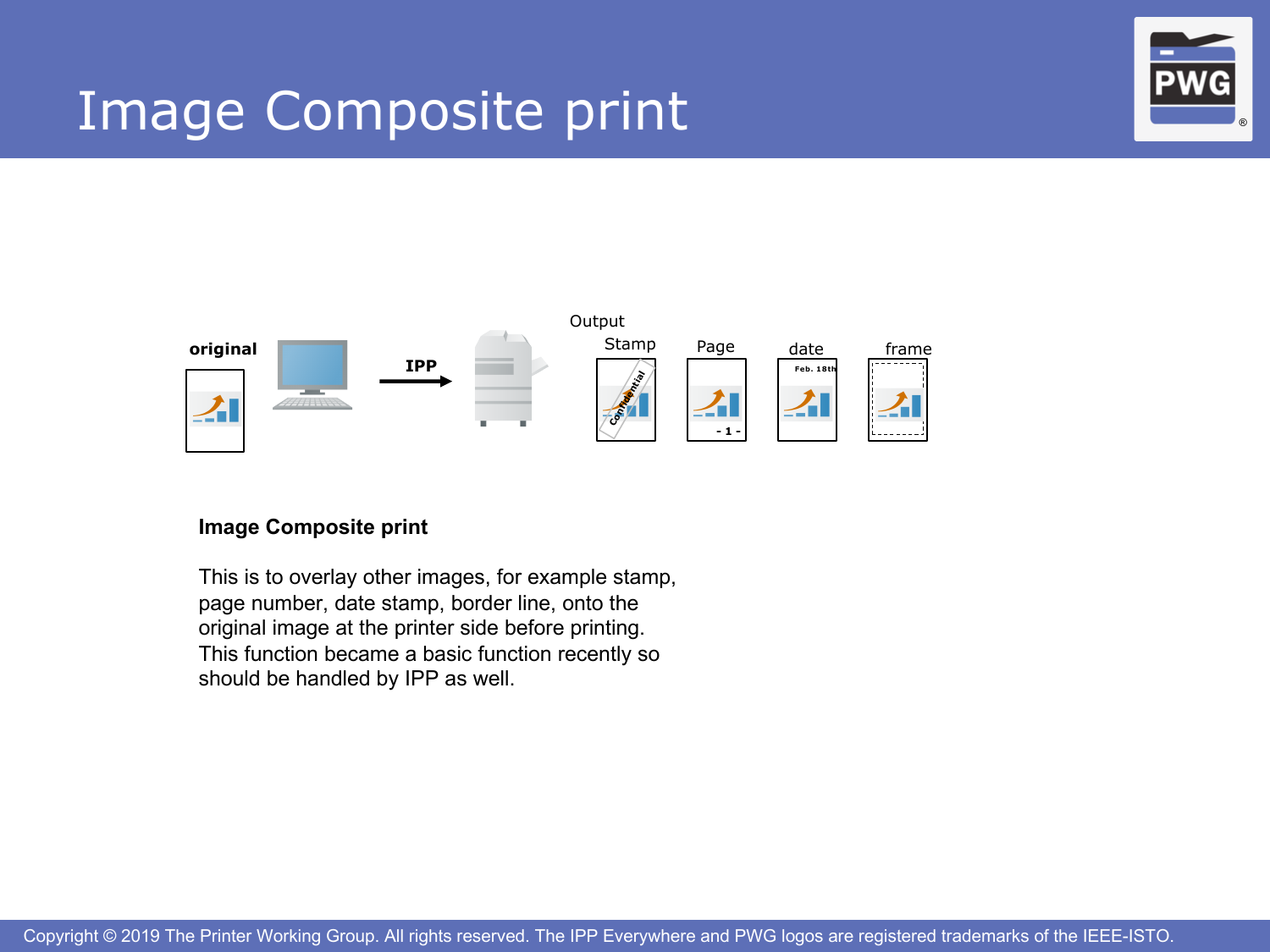

- Printer vendors typically support this in their vendor drivers (or in content creating applications in some cases)
- @ April F2F extending "imposition-template" was suggested as a possible solution but Canon and HP do not understand what that would look like.
	- Current IPP imposition-template values are "none" and "signature" where signature means do a printer dependent function.
	- How is this supposed to work? Contributions?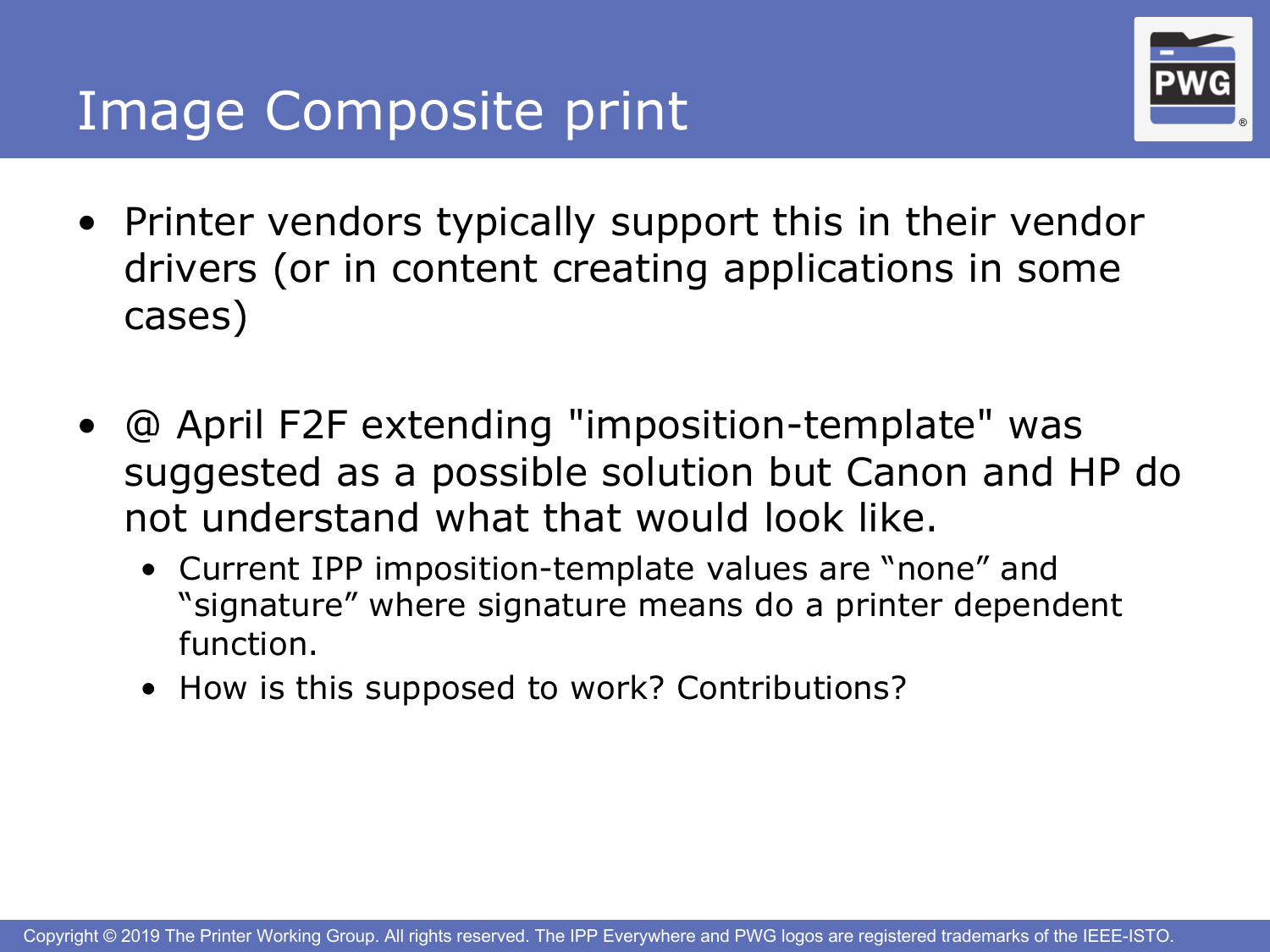

### Example 1 of composite print

### Stamp (Watermark)

| (第1印刷設定)                               |                                                                                                                           | $\overline{\mathbf{x}}$                                                                                |
|----------------------------------------|---------------------------------------------------------------------------------------------------------------------------|--------------------------------------------------------------------------------------------------------|
| Page Setup<br><b>Basic Settings</b>    | Finishing Paper Source Quality                                                                                            |                                                                                                        |
| Profile:                               | <b>Change</b> > Default Settings                                                                                          | $Add(1)$<br>$Edit(2)$<br>٠                                                                             |
| Output Method:                         | <b>A</b> Print                                                                                                            | ۰.                                                                                                     |
|                                        | $\overline{\mathbf{A}}$<br>Page Size:<br>Output Size:<br>Д<br>Copies:<br>Orientation<br>$\mathbf{A}$<br><b>O</b> Portrait | A4<br>۰<br>Match Page Size<br>۰<br>1   [1 to 999]<br>C Landscape<br>$\mathbf{A}$                       |
| E/D/D<br>P<br>9-<br>A4 [Scaling: Auto] | Page Layout:<br>Manual Scaling<br>Scaling:<br>Origin at Center(5)                                                         | $1$ on $1$<br>1<br>٠<br>100 % [25 to 400]                                                              |
| View Settings<br>Language Settings(W)  | V Watermark:<br>ustom Paper Size                                                                                          | CONFIDENTIAL<br>CONFIDENTIAL<br><b>TOP SECRET</b><br>DO NOT MAKE COPIES<br><b>COPY</b><br>Page O DRAFT |
| <b>THE R. P. LEWIS.</b><br>77.7T       | <del>.</del><br><del>.</del>                                                                                              | <b>OK</b><br>ヘルプ<br>キャンセル                                                                              |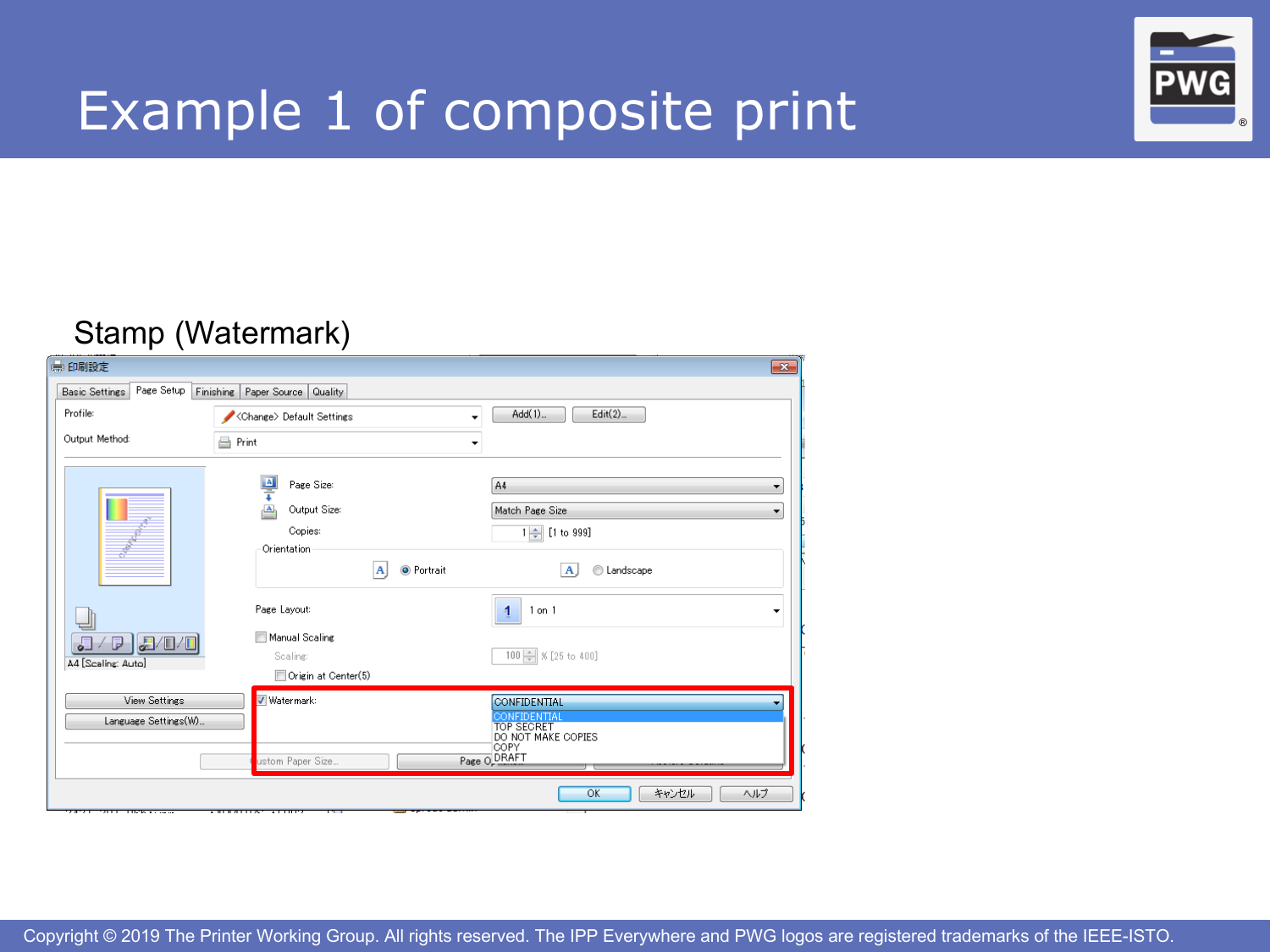### Example 2 of composite print





Copyright © 2019 The Printer Working Group. All rights reserved. The IPP Everywhere and PWG logos are registered trademarks of the IEEE-ISTO.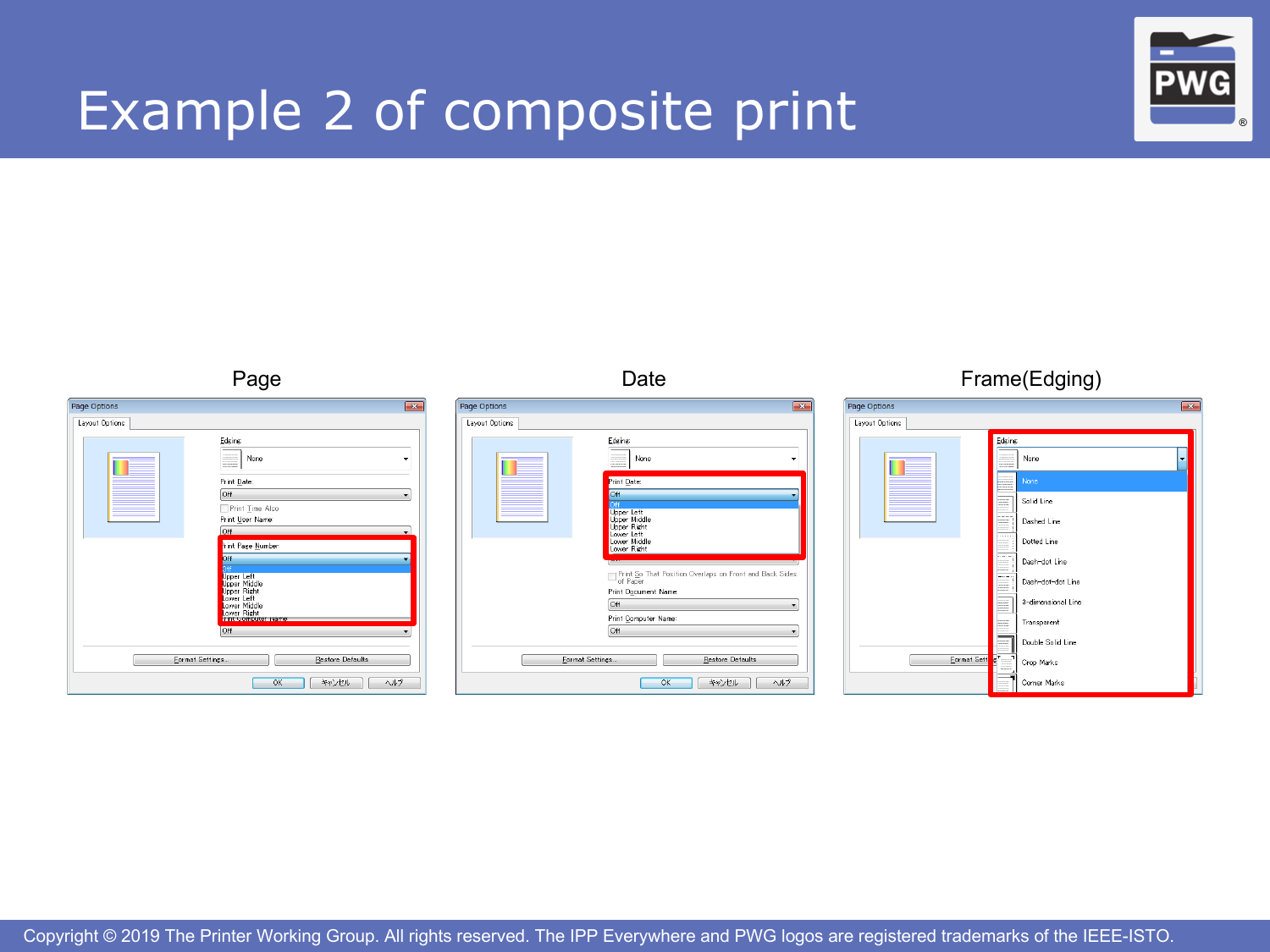### Special print mode





#### **Special print mode**

The printer setting includes a special print mode which adjusts print process at printer side according to the printing object. For example, there is a special process for correcting and printing thin lines, and a function used to print small characters and bar codes clearly. It is useful if this can be controlled by standard IPP attributes.

However, there are various print modes depending on the printers. So it would be useful if we could have one general attribute which can handle the variations (TBD).